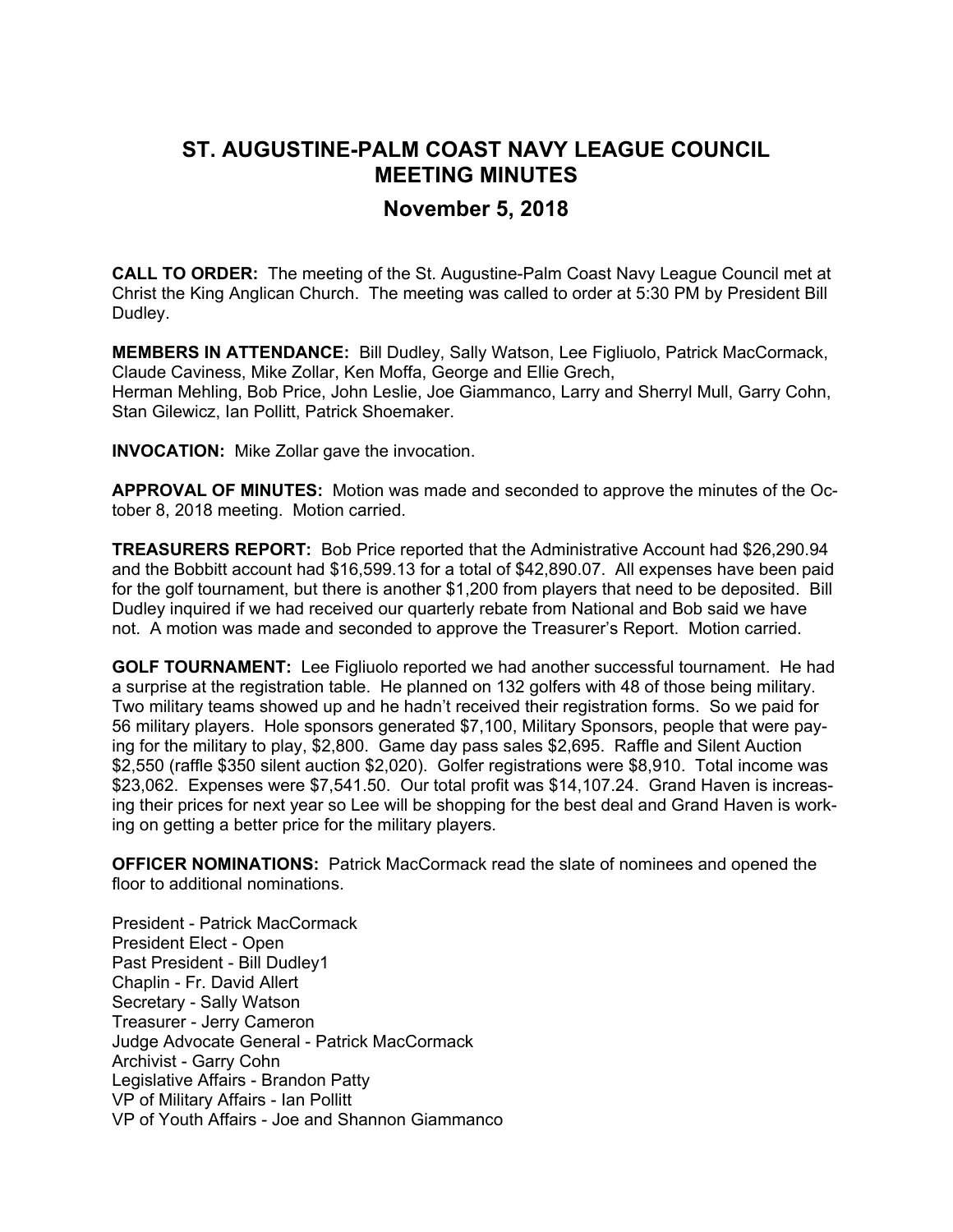Membership - Claude Caviness Finance and Oversight - Garry Karsner VP Communications - Lee Figliuolo VP Public Affairs - Open

Board of Directors will be Patrick MacCormack, Bill Dudley, Fr. David Allert, Sally Watson, Jerry Cameron, Ian Pollitt, Claude Caviness, Lee Figliuolo, Garry Karsner, Brandon Patty.

Bill Dudley called for any further nominations. Hearing none, Bill asked for a motion to approve the slate of officers as was presented. A motion was made and the vote was unanimous. Bill thanked those that served in 2018 and looks forward to serving with everyone in 2019.

**MILITARY AFFAIRS:** Ian Pollitt requested that the liaisons that were present make reports.

**USCG VALIANT** - Sally Watson reported that the SOQ for second and third quarter were presented on October 18. She looks forward to a good relationship with the new command. VAL-IANT will be departing on patrol just prior to Christmas.

**ANT** - Claude Caviness reported that Mayor Nancy Shaver has invited the OIC of AIDS to Navigation, Chief Petty Officer Kay Jones, to a lunch at the Casa Monica with himself, Sally Watson and Patrick MacCormack in December.

**USS SULLIVANS** - Garry Cohn reported they are scheduled back the end of December. He recommended that everyone check out their Facebook page to see all the activities they have participated in since their departure.

**BLOUNT ISLAND** - Stan Gilewicz reported they are quiet. He has sent an e-mail to the unit asking if there are any holiday activities that he can attend.

Ian followed up with a brief report. The Air Show will be at Jacksonville Beach next November and the Maria Bray is usually involved in that which

**HITRON** - Ian reported that they have changed the way they will present their EPOQ. The nominee will not know in advance. The date had to be changed due to the nominee being on leave. A new date will be announced.

2

**HUE CITY** - they have returned home. The liaison position is still open if anyone is interested.

**YOUTH AFFAIRS** - Joe Giammanco reported that the new venue at the Sheriff's officer is working out well. They had a ceremony with awards and a promotion that went very successfully. The Sea Cadet color guard will participate in the Veteran's Day ceremony. They will also have a table for new recruits.

Joe visited with Nease and Matanzas ROTCs. Things are going well with them. They had a fun Halloween event that the kids enjoyed.

The membership in the Sea Cadets is just short of 50.

**MEMBERSHIP -** Claude Caviness reported that Jack Hinsch and Rick Myer are the newest members recruited by Lee Figliuolo. Membership is at 152.